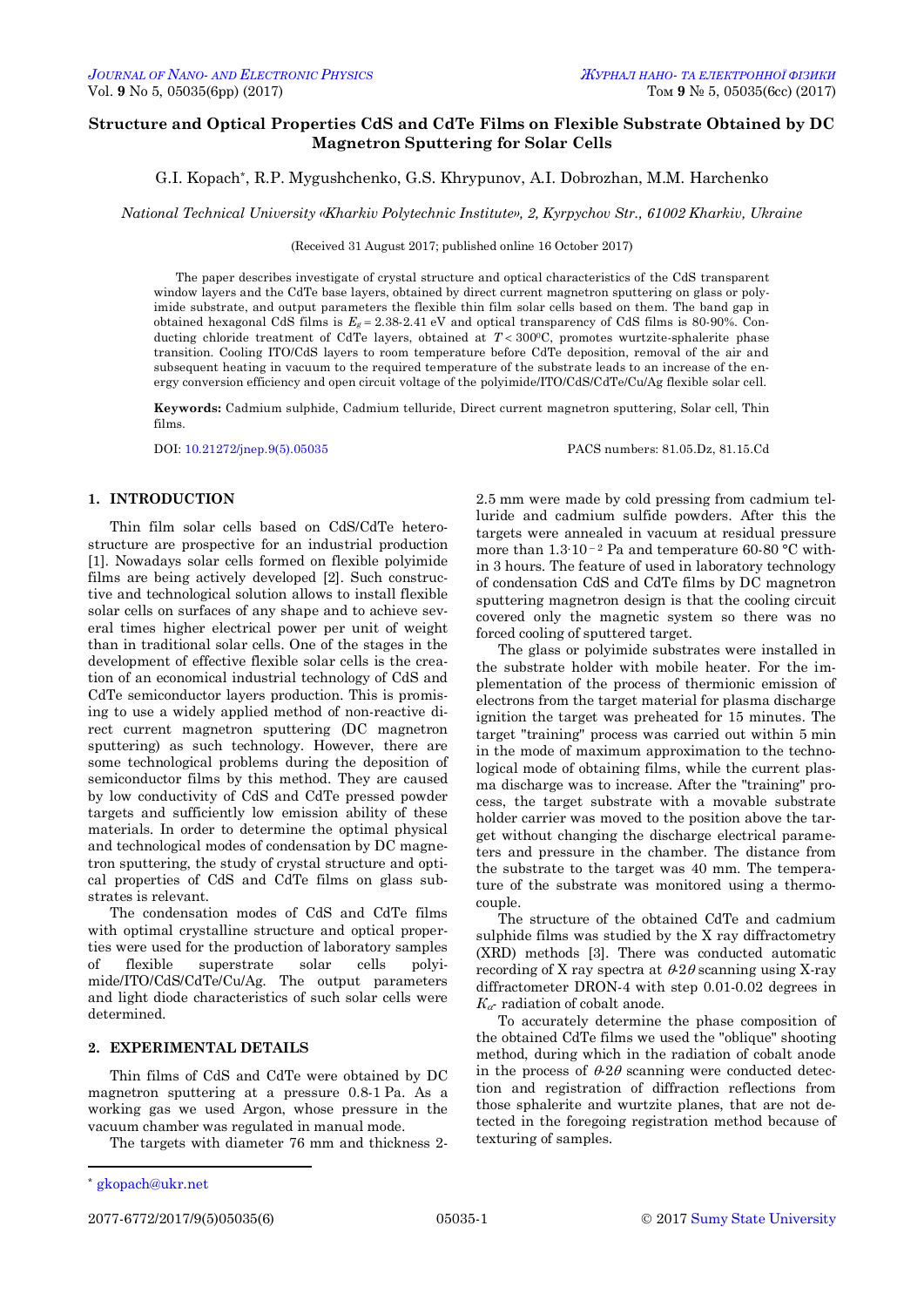Optical studies of CdTe and CdS layers were conducted using the spectrometer SF-2000. The transmission spectrum of studied films was used to determine the thickness of the layers. The thickness of the layers was determined by the formula:

$$
t = (M \lambda_1 \lambda_2) / (2(n(\lambda_1) \lambda_2 - n(\lambda_2) \lambda_1) \tag{1}
$$

where  $\lambda_1$ ,  $\lambda_2$  – the wavelengths of two adjacent extremums (interferential maxima or minima of transmission spectrum) in nm;  $n(\lambda_1)$ ,  $n(\lambda_2)$  – refractive index, depending on the wavelength  $\lambda_1$ ,  $\lambda_2$ .

The bandgap of thin films was determined by calculating the dependence of absorption coefficient on the wavelength  $\alpha(\lambda)$  using the Beer–Lambert law:

$$
T = [(1 - R)^2 e^{-\alpha_t}] / [1 - R^2 e^{-2\alpha_t}]
$$
 (2)

where  $T$  – transmission coefficient;  $R$  – reflection coefficient; *t* – film thickness.

The CdTe and CdS polycrystalline films bandgaps were determined by extrapolation of the linear portion of the  $(\alpha \cdot h \nu)^2 = f(h \nu)$  curves (where *h* – Planck constant,  $v$ –frequency) to the intersection with the  $h v$  energy axis.

Measurement of light current-voltage (*J-V*) characteristics of the obtained solar cells polyimide/ITO/CdS/CdTe/Cu/Ag was performed in AM 1.5 simulated solar light. The output parameters and light diode characteristics of the studied solar cells were determined: short circuit current density (*Jsc*), open circuit voltage (*Voc*), fill factor (*FF*) of *J-V* characteristics and, ultimately, efficiency (η) by analytical processing of light *J-V* characteristics [4]:

$$
\eta = (J_{sc} \cdot V_{oc} \cdot FF) / P_{in},\tag{3}
$$

where  $P_{in} = 10^3$  W/m<sup>2</sup> – the incident solar power.

According to the equivalent scheme of the solar cell [4], the quantitative characteristics of the photovoltaic processes are the light diode characteristics of the solar cell: the density of the diode saturation current *J*0, the photocurrent density *Jph*, the device ideality factor A, the serial resistance  $R_s$  and the shunt resistance  $R_{sh}$ , which are calculated per unit area of the solar cell. The connection of the efficiency of a solar cell with light diode characteristics implicitly is described by the theoretical light *J-V* characteristic of the solar cell [5]:

$$
J = -J_{ph} + J_0 \{ \exp[e(V - JR_s)/(AkT)] - 1 \} + (V - JR_s)/R_{sh}, \tag{4}
$$

where *J* – current density flowing through the load, *е* – the charge,  $k$  – the Boltzmann constant,  $T$  – the temperature of device, *V* – voltage drop on load.

By approximating the experimental values of *J* and *V* according to (4), output parameters, light diode characteristics and efficiency of solar cells were theoretically calculated [6].

### **3. RESULTS AND DISCUSSION**

CdS films were condensed by DC magnetron sputtering on a glass substrates at different physical and technological modes: substrate temperature  $T_{sub} = 220$ -250 °C, pressure of inert gas  $P_{Ar} = 0.9$ -1 Pa, magnetron

### G.I. KOPACH, R.P. MYGUSHCHENKO ET AL. *J. NANO- ELECTRON. PHYS.* **[9](#page-0-2)**, [05035](#page-0-2) [\(2017\)](#page-0-2)

discharge current density  $J = 1.1$  mA/cm<sup>2</sup>, the voltage on magnetron  $V = 550-600$  V, deposition time  $5-15$  min.

Studying the XRD patterns of CdS layers lattice grown at deposition time 5-15 min (Fig. 1), the only one diffraction peak was observed for all of the received films at the angle  $2\theta = 30.62^{\circ}$ . Considering that the CdS stable structure is hexagonal [4], subsequent diffractogram data processing was done for this CdS phase. This peak corresponds to reflection (002) hexagonal phase of CdS. Low intensity of this peak is due to small thickness of the sample. For all samples the intensity of peak lies in the 220-280 imp/s range, which indicates almost the same thickness of obtained CdS layers. Estimated values of interplanar spacing lies in the  $3.379-3.391$  Å range, which corresponds to the value of lattice constant  $c = 6.758-6.782$  Å.



**Fig. 1** – XRD pattern of obtained СdS sample layer

**Table 1** – Technological modes of obtaining CdTe films

| $\rm No$       | $T_{sub}$ at | $T_{sub}$ at<br>start, °C finish, °C | τ,<br>min | $P_{\text{Ar}}$ , Pa | V, V | I, mA | $t$ , $\mu$ m |
|----------------|--------------|--------------------------------------|-----------|----------------------|------|-------|---------------|
| 1              | 330          | 315                                  | 15        | $0.8 - 1$            | 600  | 60    | 0.3           |
| $\overline{2}$ | 300          | 300                                  | 15        | $0.8 - 1$            | 600  | 40    | 0.39          |
| 3              | 295          | 292                                  | 25        | $0.8 - 1$            | 600  | 40    | 1.03          |
| $\overline{4}$ | 300          | 300                                  | 25        | $0.8 - 1$            | 600  | 60    | 2.36          |
| 5              | 270          | 315                                  | 15        | $0.9 - 1$            | 600  | 80    | 2.12          |
| 6,<br>8,<br>9  | 312          | 295                                  | 25        | $0.9 - 1$            | 650  | 80    | $4.9 - 5.1$   |
| 7              | 312          | 297                                  | 15        | $0.8 - 0.9$          | 650  | 100   | > 5.5         |

Spectral dependences of transmission coefficient of obtained CdS layers are presented in Fig. 2.

According to results of optical studies there is a strong absorption of radiation in the wavelength range 400-500 nm, while in the visible and infrared spectral range the CdS films transparence is up to 80%. Typical thickness of the investigated CdS layers is 150-250 nm. The bandgap in obtained CdS films is  $E_g = 2.38$ -2.41 eV, which is close  $(E_g = 2.42 - 2.45 \text{ eV})$  to CdS monocrystals value.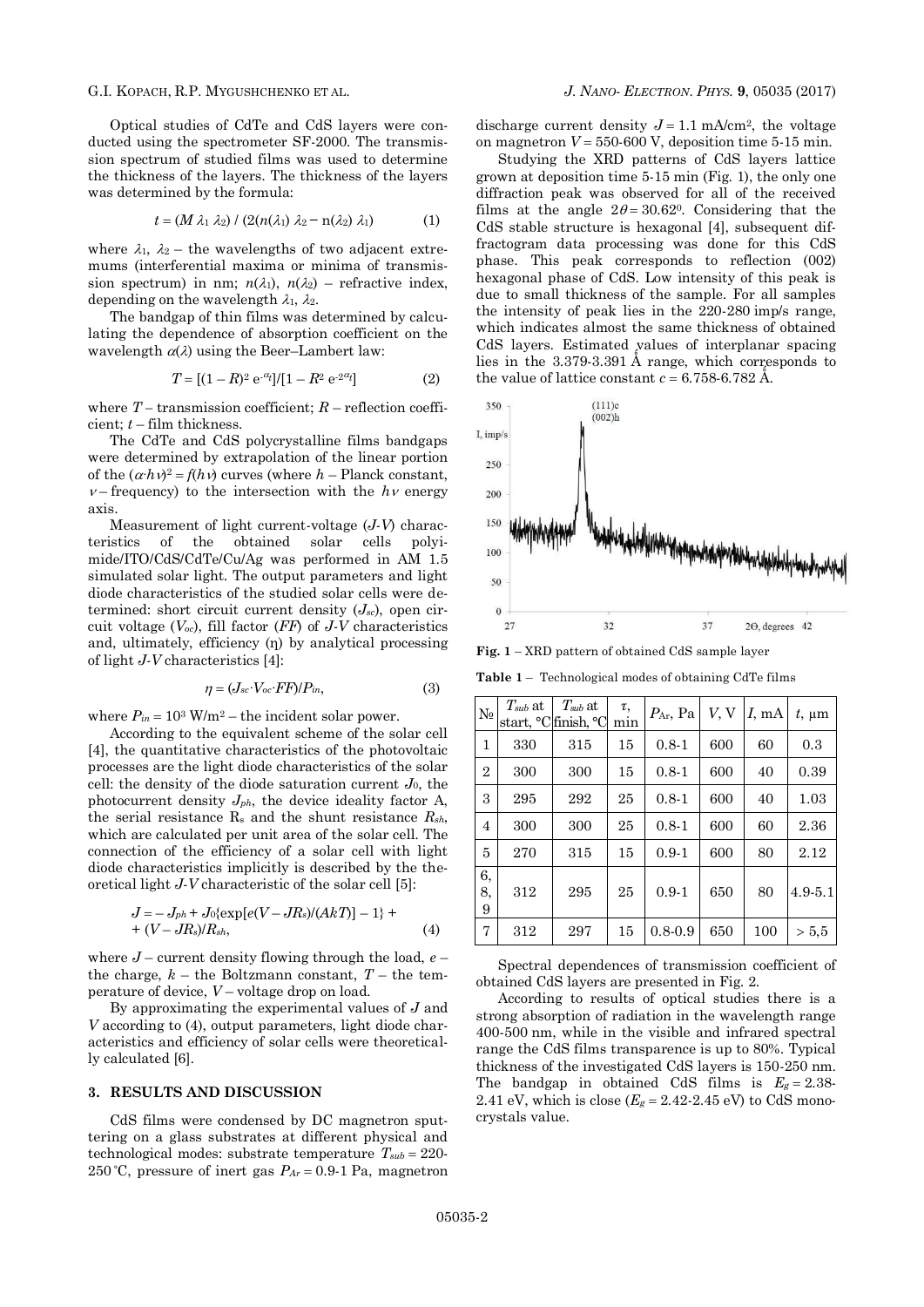### STRUCTURE AND OPTICAL PROPERTIES CDS AND CDTE FILMS… *J. NANO- ELECTRON. PHYS.* **[9](#page-0-2)**, [05035](#page-0-2) [\(2017\)](#page-0-2)



**Fig. 2** – Spectral dependences of transmission and reflection coefficients (a) and dependences  $(\alpha \cdot h \nu)^2 = f(h \nu)$  (b) of samples 1-5 respectively

The optical transparency of CdS films is 80-90%, which indicates the ability to use such films as a transparent window layer in solar cells based on CdS/CdTe heterostructure.

CdTe layers were obtained on glass substrates under the following conditions:  $T_{sub} = 295-315$  °C,  $P_{Ar} = 0.8-1$  Pa,  $J = 2.2-5.4$  mA/cm<sup>2</sup>,  $V = 600-650$  V, deposition time 15-25 min.

The structure and optical properties of CdTe thin films grown on glass substrates using DC magnetron sputtering method at different physical and technological condensation modes were investigated (Tabl. 1).

The typical XRD pattern of СdTe sample layer obtained at different physical and technological condensation modes (samples 3, 4, 6, 7) is presented in Fig. 3 (by the example of sample 6).

In all diffractograms of studied CdTe films there are two distinct peaks at the angles  $2\theta$  27.05° and 91.05°. According to table ASTM 15-0770 they can belong both to hexagonal and cubic structure of CdTe: wurtzite reflections (002) and (006) and sphalerite reflections (111) and (333) respectively. Also reflections (103) and (105) of hexagonal phase CdTe are observed in diffractograms. Using of «oblique» shooting method of diffractometry at the angles  $2\theta$  72-85° allowed to determine the exact phase composition of grown CdTe layers when rotating the sample on an angle of 20.5°. In all diffractograms only reflection (105) of hexagonal phase was observed (Fig. 3b). Thus, all studied CdTe films obtained at different physical and technological condensation modes by DC magnetron sputtering method contain only metastable hexagonal structure.

The annealing of samples in vacuum at  $T = 400 \degree C$  for 20 min does not change the CdTe layers phase.



**Fig. 3** – Typical XRD patterns of obtained СdTe films: (a) sample 6, (b) sample 6, by using «oblique» shooting method



**Fig. 4** – Spectral dependences of transmission coefficient (a) and dependences  $(\alpha \cdot h \nu)^2 = f(h \nu)$  (b) of samples CdTe 1-9

Spectral dependences of transmission coefficient of CdTe films samples 1-9 are shown in Fig. 4 (Tabl. 1). For all samples the transparence is 5% in the visible wavelength range and about 60% in the infrared spectral range. The CdTe bandgap in obtained thin films with different thickness is 1.52-1.54 eV and established according to the same procedure, as in cases of CdS films.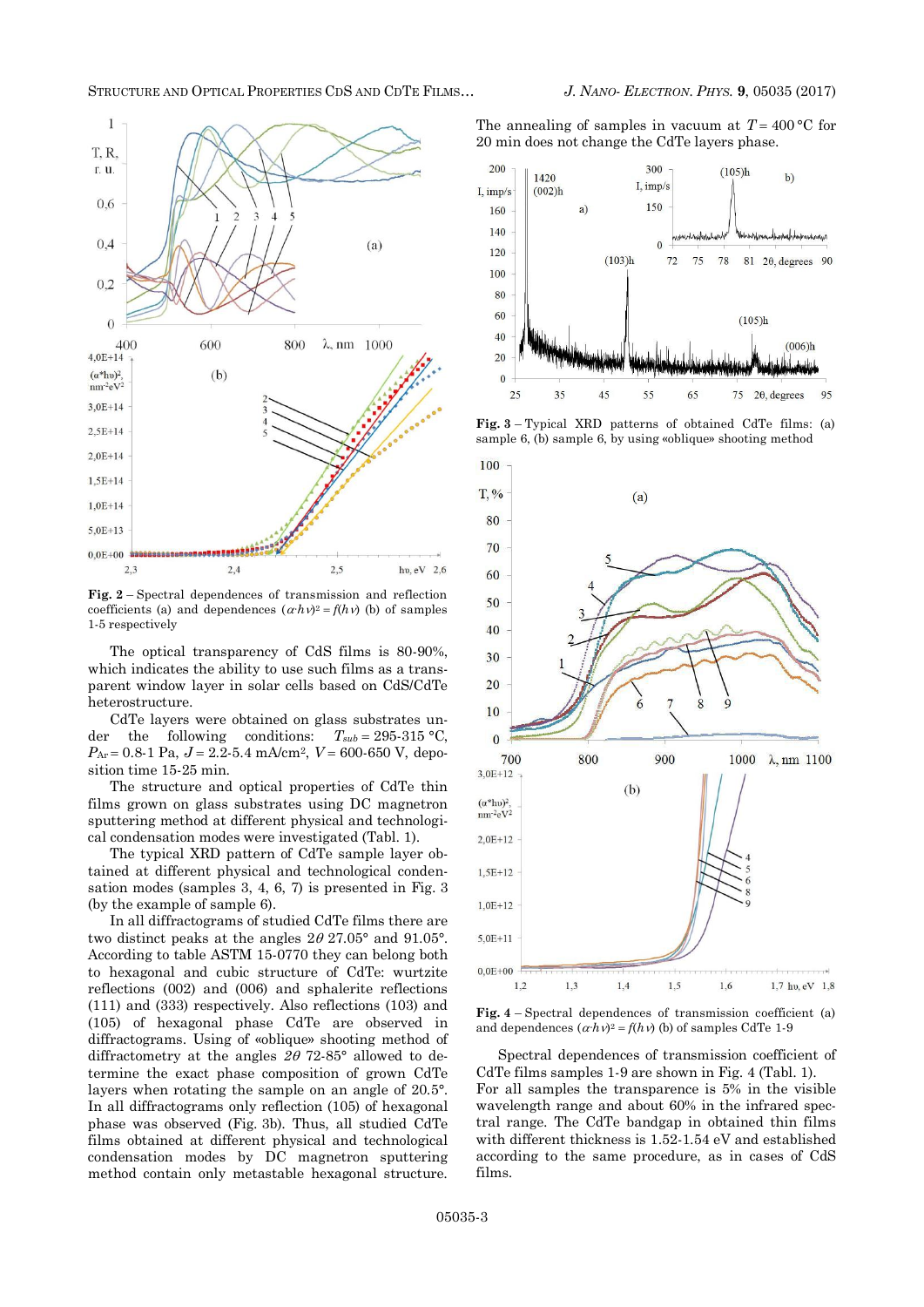

**Fig. 5** – XRD pattern of sample 8 (a) after Cl treatment and annealing in air and (b) by using «oblique» shooting method

Traditional chloride treatment (Cl treatment) with subsequent annealing in air at  $T = 430$  °C for 25 min [7] of studied CdTe films facilitates phase transition wurtzite-sphalerite what can be seen in XRD patterns. The typical diffractogram of sample 8 (Tabl. 1) is shown in Fig. 5a, b.

**Тable 2** – The output and diode parameters of flexible polyimide/ITO/CdS/CdTe/Cu/Ag solar cells with base layers of the CdTe type: Samples 1 and Samples 2

| The output and diode<br>parameters        | Samples 1           | Samples 2           |
|-------------------------------------------|---------------------|---------------------|
| $J_{sc}$ , mA/cm <sup>2</sup>             | 9.4                 | 8.2                 |
| $V_{oc}$ , mV                             | 731                 | 765                 |
| $FF$ , r.u.                               | 0.38                | 0.49                |
| $\eta$ , %                                | 2.6                 | 3.1                 |
| $J_{ph}$ , mA/cm <sup>2</sup>             | 10.1                | 8.4                 |
| $R_s, \Omega\,mathbf{cm}^2$               | 39.76               | 7.12                |
| $R_{sh}$ , $\Omega \cdot$ cm <sup>2</sup> | 605.19              | 369,06              |
| A, r.u.                                   | $2.2\,$             | 4.3                 |
| $J_0$ , mA/cm <sup>2</sup>                | $2.5 \cdot 10^{-5}$ | $5.9 \cdot 10^{-3}$ |

All peaks that belong to stable cubic structure CdTe are observed. Using «oblique» shooting method at the angles  $2\theta$  72.5-87.5° when rotating the sample on an angle of 20.5° was found, that in this area of XRD pattern only cubic structure peaks (331) and (422) can be observed, hexagonal structure peaks (105) are not presented. Thus, Cl treatment facilitates wurtzitesphalerite phase transition, thereby studied CdTe films contain only stable cubic structure.

After Cl treatment we observed a slight decrease of FWHM values of peaks (111) and (333) compared with peaks (002) and (006) of hexagonal phase in samples before Cl treatment and annealing in air (Fig. 3 and Fig. 5). This indicates the passing of the recrystallization process and grain size increasing in the polycrystalline CdTe films. The calculated value of lattice constant in the cubic structure of CdTe films after Cl treatment is  $\alpha$  = 6.4905 Å. The deviation from the value  $\alpha$  in table ASTM 15-0770 is less than 0.2%.Such CdTe films can be used as the base layer in solar cells based on CdS/CdTe heterostructure.

The influence of the technological DC magnetron sputtering modes of CdS/CdTe heterosystem deposited on flexible substrates on the output parameters of polyimide/ITO/CdS/CdTe/Cu/Ag solar cells were studied.

For the production of laboratory samples of polyimide/ITO/CdS/CdTe/Cu/Ag solar cell, ITO layers were obtained on a Upilex polyimide film (12.5 μm thick) by DC magnetron sputtering. The target contained a compressed mechanical mixture of  $In<sub>2</sub>O<sub>3</sub>$  powders  $(90 \text{ wt. } %)$  and  $SnO<sub>2</sub>$   $(10 \text{ wt. } %)$  semiconductor purity. The formation of ITO layers with a thickness of 0.3 μm was carried out in argon atmosphere at a pressure of 0.8 Pa. The electrical parameters of the plasma discharge were: the voltage at the magnetron 500 V, the discharge current density 12.6 mA/cm2. Temperature of the substrate was  $T_{sub} = 300-350$  °C. These modes of magnetron sputtering allow to obtain ITO layers on polyimide substrates with optimal electrical and optical properties [8]. After that CdS films were deposited on the ITO layers at  $P_{sub} = 0.8$  Pa and  $T_{sub} = 270-280$  °C (the electrical parameters of the plasma discharge were: voltage at the magnetron of 550-600 V, the density of the plasma discharge current of 2.8 mA/cm2). The basic layers of cadmium telluride for solar cells were obtained in two ways:

1. The CdTe film was immediately condensed on polyimide/ITO/CdS heterostructure at *Tsub* 280- 320 °C without intermediate cooling of the substrate and vacuum violation (Samples 1);

2. The polymid/ITO/CdS heterostructure was cooled to room temperature and applied to the air. After returning to the working volume of the vacuum chamber, the polyimide/ITO/CdS heterosystem was heated to  $T_{sub} = 280-320$  °C (Samples 2).

The following electrical parameters of the plasma discharge were used to obtain cadmium telluride layers by DC magnetron sputtering: voltage at the magnetron 650-700 V, plasma current density of 4.2 mA/cm2.

The obtained polyimide/ITO/CdS/CdTe heterosystems were subject to Cl treatment. For this CdCl<sup>2</sup> films were applied to the CdTe layers without heating of the substrate, by thermal evaporation at a pressure of 5.3∙10-3 Pa. The obtained polymid/ITO/CdS/CdTe/CdCl<sup>2</sup> heterosystems were annealed in air at a temperature of 4300C for 25 minutes. After etching of annealed heterosystems in bromomethanol solution, two-layer electrical contacts Cu-Ag were condensed on their surface by thermal evaporation. Then formed polyimide/ITO/CdS/CdTe/Cu/Ag solar cells were annealed in air at 200 °C for 20 minutes.

By analytical processing of the experimental *J-V* characteristics (Fig. 6), the output and diode parameters of the solar cells were determined (Tabl. 2).

The results of the study of the output parameters and the light diode characteristics of the flexible polyimide/ITO/CdS/CdTe/Cu/Ag solar cells indicate that the pre-cooling of the polyimide/ITO/CdS heterosystems, applying to the air and heating them in vacuum to a substrate temperature  $T_{sub} = 300-320$  °C, contribute to the achievement of higher values of the open circuit voltage  $V_{oc} = 765$  mV, the fill factor of the  $J-V$  characteristic  $FF = 0.49$  r.u. and the efficiency  $\eta = 3.1\%$  (Samples 2). At the same time, the initial parameters of Samples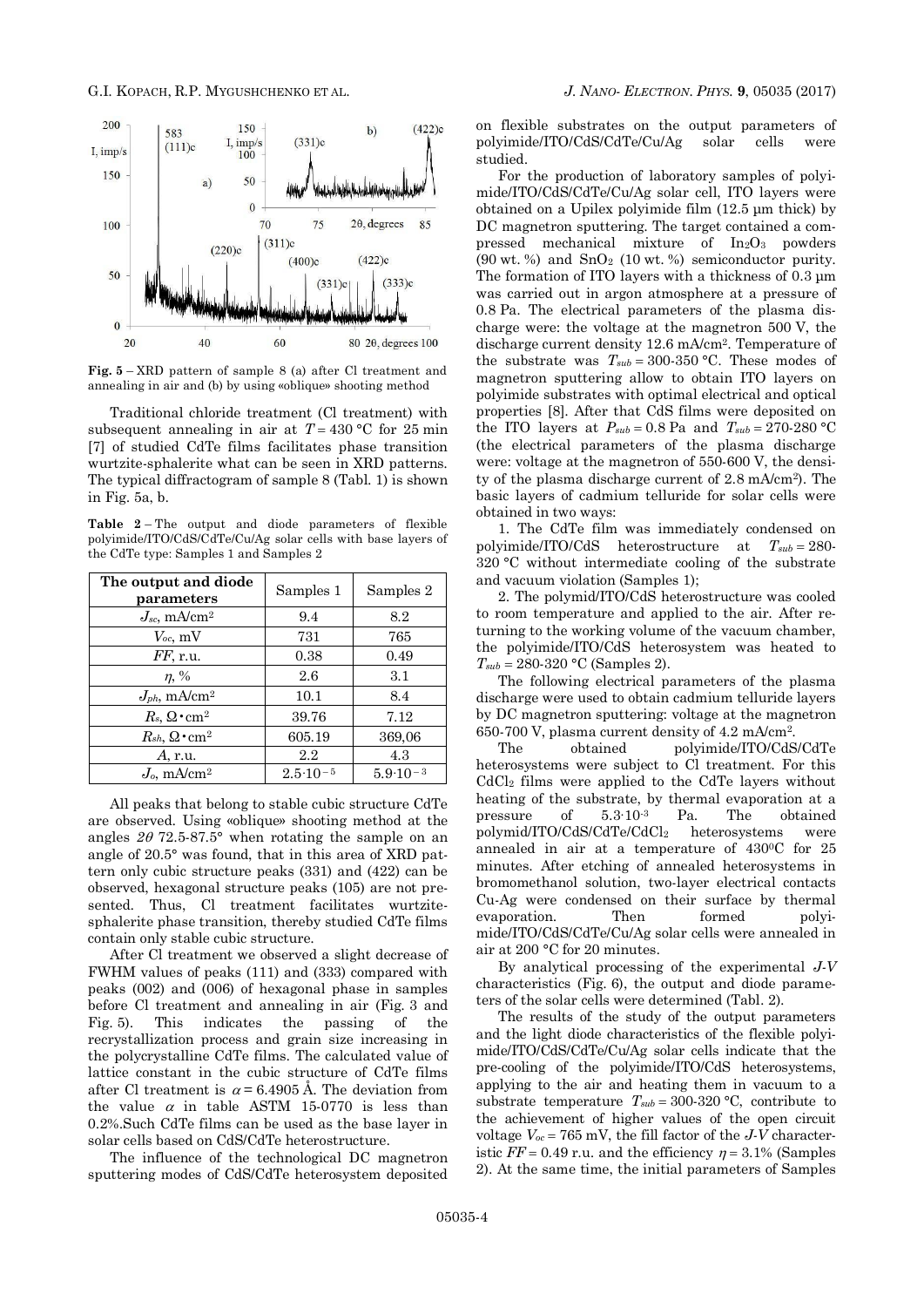

**Fig. 6** – Typical light *J-V* characteristics of flexible polyimide/ITO/CdS/CdTe/Cu/Ag solar cells with base layers of the CdTe type: Samples 1 and Samples 2

which were not pre-cooled before obtaining the CdTe layer, were  $V_{oc} = 731 \text{ mV}$ ,  $FF = 0.38 \text{ r.u.}$ ,  $\eta = 2.6\%$ . Increase of the efficiency coefficient in Samples 2 is due to an increase in the value of the open circuit voltage and the fill factor of *J-V* characteristic, as well as a significant decrease in the serial resistance. Samples 1 are characterized by higher values of short circuit current densities and photocurrent densities.

Higher values of Samples 2 efficiency may be related to the interaction of oxygen with CdS polycrystalline layer and formation of oxide compounds at grain boundaries of the semiconductor. With this heterostructure heating to temperatures of CdTe base layer deposition  $(T_{sub} = 300-320$  °C) within 25-30 minutes the recrystallization process of CdS transparent window layer structure takes place. And as a result the defective crystalline layer negative impact at the interface CdS/CdTe on the crystal structure of condensed the base layer and increasing the grain size in the CdTe reduces similar [9].

#### **4. CONCLUSIONS**

The laboratory method of DC magnetron sputtering with preheating of the target for CdS and CdTe films on glass substrates was developed. The band gap in obtained hexagonal CdS films is  $E_g = 2.38-2.41$  eV. Optical transparency of CdS films is 80-90%, which allows to use such films as a transparent window layer in solar cells based on heterostructure of CdS/CdTe.

When plasma discharge current density is 2.2- 5.4 mA/cm<sup>2</sup> and the deposition rate is 200 nm/min., CdTe layers with hexagonal structure up to 5 μm thick were obtained. The transmittance of CdTe films with hexagonal structure in the wavelength range of the visible spectrum is up to 5%, and in the infrared spectral range is about 60%. The band gap in obtained CdTe layers of different thickness is 1.52-1.54 eV. After the Cl treatment with subsequent annealing in air at  $T = 430$  °C for 25 min. (as a result of the wurtzitesphalerite phase transition) investigated CdTe films contain only the stable cubic structure. Value of lattice constant is  $a = 6.4905$  Å, that is less than by 0.2% deviate from the tabular value. Such CdTe films can be used as a base layer of solar cells based on heterostructure of CdS/CdTe.

The influence of the technological DC magnetron sputtering modes of CdS/CdTe heterosystem deposited on flexible substrates on the output parameters of solar cells is studied. It is shown that the pre-cooling of the CdS layer and its transfer to the air before deposition of the CdTe layer leads to an increasing the open circuit voltage and the fill-factor of the illuminated *J-V* characteristic and decreasing the series resistance of the solar cell. As a result, the efficiency of ITO/CdS/CdTe/Cu/Ag flexible solar cell on the CdTe base layer increases from 2.6% to 3.1%.

# **Структура та оптичні властивості тонких плівок CdS та CdTe для сонячних елементів на гнучких підкладках, отриманих магнетронним розпиленням на постійному струмі**

## Г.І. Копач, Р.П. Мигущенко, Г.С. Хрипунов, А.І. Доброжан, M.M. Харченко

*Національний Технічний Університет «Харківський Політехнічний Інститут», вул. Кирпичова, 2, 61002 Харків, Україна*

Дослідженно кристалічну структуру та оптичні характеристики шарів широкозонного вікна CdS та базових шарів CdTe, отриманих за допомогою магнетронного розпилення на постійному струмі на скляних або поліімідних підкладках, а також вихідні параметрі гнучких тонкоплівкових сонячних елементів на їх основі. Ширина забороненої зони матеріалу у отриманих плівках CdS гексагональної модифікації становить  $E_g = 2,38-2,41$  eB, а оптична прозорість плівок CdS становить 80-90%. Проведення хлоридної обробки шарів CdTe, отриманих при *Т* 300 °С, сприяє фазовому переходу вюртцитсфалерит. Охолодження шарів ITO/CdS до кімнатної температури доперед конденсацією базового шару CdTe, винесення на повітря та послідуючий нагрів у вакуумі до необхідної температури підкладки призводить до збільшення коефіцієнту корисної дії та напруги холостого ходу гнучкого тонкоплівкового сонячного елемента поліімід/ITO/CdS/CdTe/Cu/Ag.

**Ключові слова**: Сульфід кадмію, Телурид кадмію, Магнетронне розпилення на постійному струмі, Сонячний елемент, Тонкі плівки.